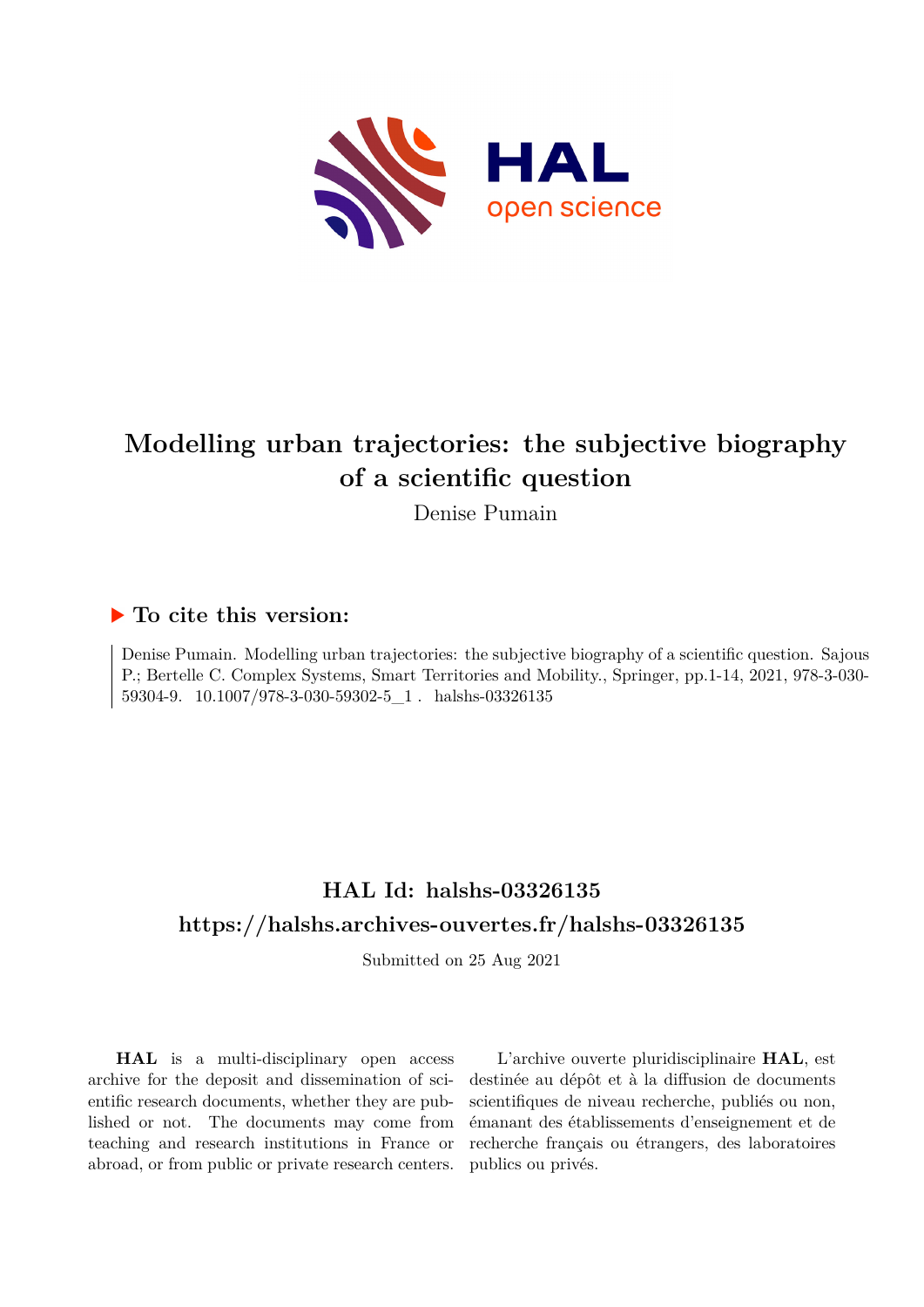Pumain D. (2021) Modelling urban trajectories: the subjective biography of a scientific question, in Sajou P. Bertelle C. (eds) *Complex Systems, Smart Territories and Mobility*. Springer, Understanding Complex Systems series, pp 1-14.

## Modelling urban trajectories: the subjective biography of a scientific question

### Denise Pumain

#### **Abstract**

This short article provides a kind of egocentric and longitudinal state of the art of a geographical questioning on the size and evolution of cities. The different stages in the construction of an evolutionary theory of systems of cities are recalled, punctuated by the questions that gave rise to it and by the methods that made possible its formalization. The investigations were at first based on the statistical analysis of empirical data bases about the geographical distribution of urban growth and the accompanying socio-economic transformations. Stylised facts were identified and used for revisiting the classical models of the hierarchical and functional organization of urban systems and enriching them with dynamic versions. Multi-agent modelling first made it possible to reconstruct the demographic and economic trajectories of cities. Then, artificial intelligence methods (evolutionary algorithms and intensive computing) were used to test the main hypotheses of the evolutionary theory. Although presented here from a personal perspective, all steps of research were produced through fruitful collective work.

**Keywords:** cities; system of cities; evolutionary theory; complex systems; modelling; Zipf; Gibrat; multi-agent models;

#### **I Introduction**

This article is a subjective account of the search for a scientific explanation of the geographical process of urban growth and evolution of city sizes. I summarize here a questioning that has been going on for some fifty years. I have chosen to construct this narrative along the lines of the history of ideas. But the path is obviously more complex, because the advancement of ideas in science is closely linked to the parallel evolution of the litterature, the more or less directed series of readings and meetings and the progress of technical instruments, and is of course mixed with the sociology of research laboratories… Moreover, all the works whose intellectual progress I report here are not only mine but have been collective undertakings and achievements. I give here only a very abridged version where it is impossible to do justice to the many persons who provided valuable and brilliant insights for that research. I apologize in advance towards the persons who may feel neglected in recognizing their contribution, and all errors are my own.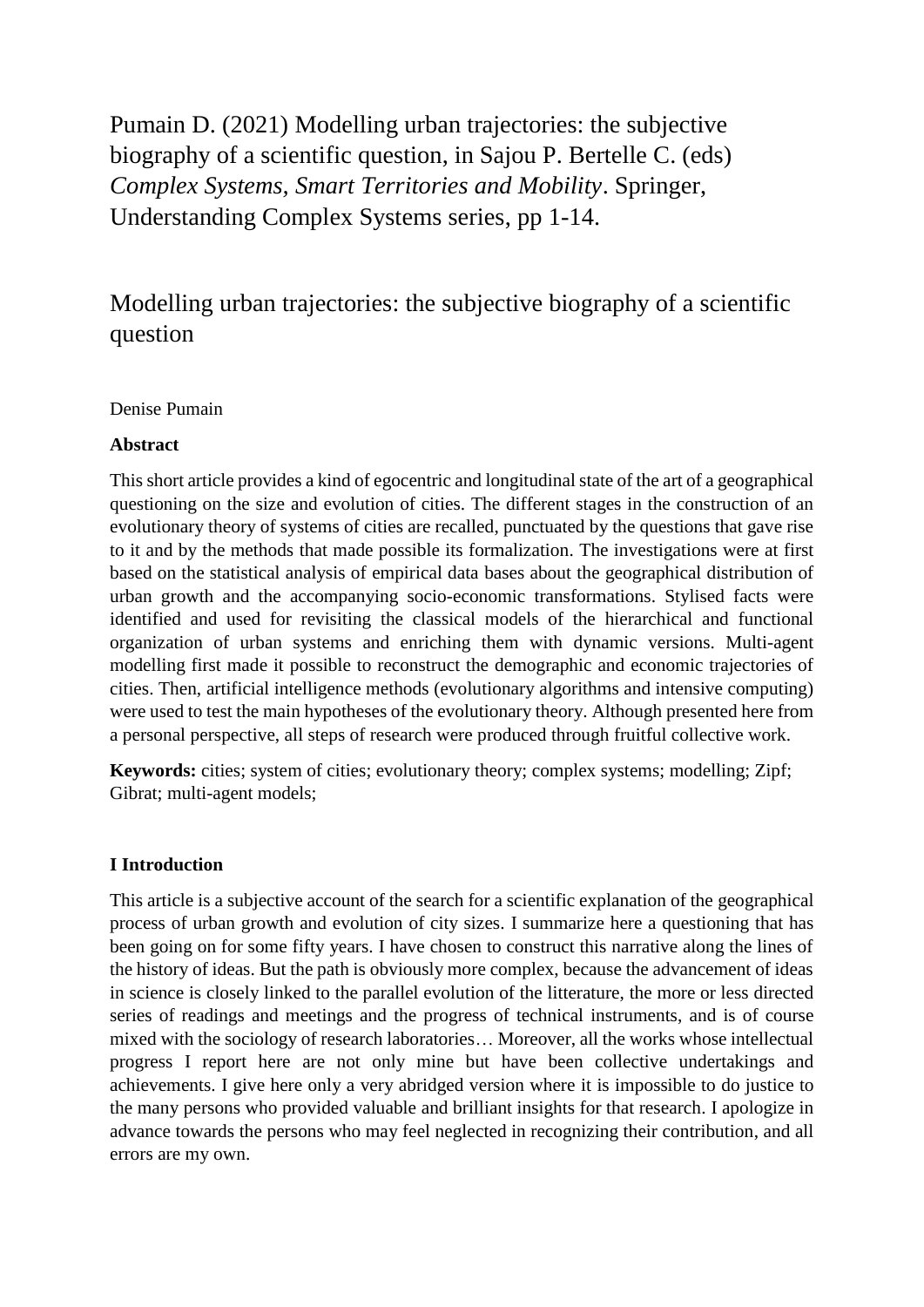While composing this paper I notice that it may reveal an implicit constraint from the availability of methods on the course of research, although the guiding principle was not an improvement in methodology but a quest towards a more secure formalization of the major stylized facts already observed about the diverse evolution of cities. Indeed, a first step was to elucidate the connection between statistical models of city size distribution with statistical models of urban growth based on the observation of urban populations (section 2). Second, deeper investigations of the underlying socio-economic profiles were made possible through using multivariate analysis, leading to a new evolutionary interpretation of the major sources of differences among cities (section 3). Third, a possible generalization was proposed in the construction of the evolutionary theory of urban systems (section 4). Several generations of dynamic models under mathematical or computational forms were then used for reconstructing observed trajectories of the urban demographic and socio-economic attributes. Simulations and advanced exploratory methods for their validation ultimately enabled to test and recognize the main principles of the evolutionary theory of urban systems both as necessary and sufficient proposals (section 5). In conclusion I present a simplified view of the three major dynamic regimes that occurred during the 8000 years geo-history of urban systems.

## **2 Zipf and Gibrat: determined individual actions, a random collective outcome, or is it the reverse?**

I began the book "La dynamique des villes" (Pumain 1982) with the following paradox:

"While a process of urbanization is progressing, while the urban population is increasing, in quantity and proportion to the total population, while the number of cities and their size continue to grow, while this process is accompanied by very significant changes in productive systems and in the living and housing conditions of populations, we observe a very large persistency in the relative positions of cities in the hierarchy of sizes, a persistence of functional specialization among urban areas, which is reflected in the rather uncertain and few assessments of urban planning policies (Bourne, 1975)". And I added: "this paradox of the maintenance of a certain structural identity of a group of cities over time, despite the vagaries of demographic and economic growth, deserves attention, both from a practical point of view and in terms of urban theory" (ibid, p.7).

Searching for an answer to this question with the statistical means and calculation tools available at that time went through a stage of building databases and testing simple models, which on the one hand provided a statistical summary of the shape of the distribution of city sizes, and on the other hand made it possible to characterize the growth process that ensured their evolution. The most abundant literature dealt with the city size distribution model, in particular Zipf's law, of which several statistical variants were proposed, but often tested on data that lacked rigor in the definition and delineation of urban entities. The diversity of the results obtained led to misunderstandings and uninformed discussions, which I have reported on several occasions in subsequent writings (Pumain 2012).

On the other hand, few authors at that time had considered the model of settlement size hierarchy proposed by Gibrat (1931), the lognormal law, which has the advantage of being testable in its generative process. The model in fact linked the shape of the distribution of city sizes to the process of spatially distributing the growth between cities. Constructing harmonized databases of all the cities (defined as urban agglomerations or urban functional areas) in a territory, observed at short intervals over a fairly long period of time thanks to census data,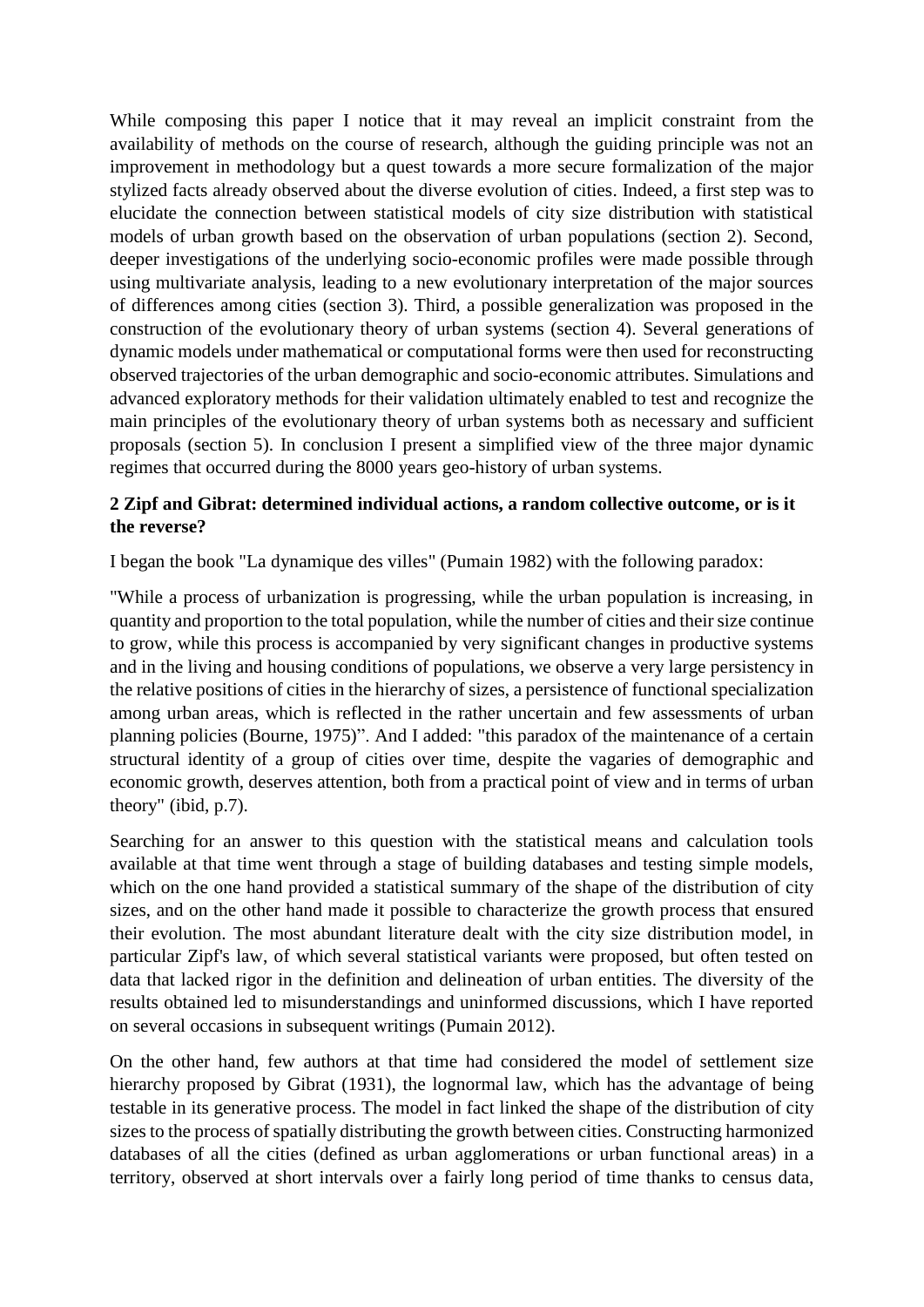therefore made it possible to verify both the degree of adequacy of a theoretical model of urban hierarchies and the plausibility of the growth hypotheses predicted by the model. According to the process of « proportional » growth as described by Gibrat, it gives rise to a lognormal distribution of city sizes if urban growth rates are equiprobable whatever the city size and not correlated with previous rate. Brian Robson (1973) had tested it successfully on the evolution of urban agglomerations in England and Wales during the  $19<sup>th</sup>$  century. He mentioned however a few slight deviations between empirical observations and the pure stochastic model, which I also observed when testing it on French data  $19<sup>th</sup>$  and  $20<sup>th</sup>$  century (Pumain, 1982).

Although not quite perfect, the rather good quality of fit of the model made it a satisfying first approximation for summarizing the urban growth process. The contribution to urban theory was thus double: the model provides first a statistical explanation of the shape of urban hierarchies and second a better understanding of the persistency of their spatial pattern. This explanation could be admitted by geographers, but not by specialists of urban economics for whom the ranksize rule remained a "mystery" (Krugman 1996), mainly because economists wanted to derive it from a process that would be defined at the level of individual firms and persons (see section 4 for a more precise discussion on that point).

These first tests also enabled to convey a few messages that could be useful for practitioners:

- One can expect a statistical predictability of city growth and size on short time periods
- The largest metropolises are not « monstruopolises » but cities that have reached their size through a well identified growth process and that is generally quantitatively related to the population size of the country where they are located
- As the growth process is not deterministic at the scale of single cities, proactive adaptive strategies are always necessary for giving growth impulses from public or private governance. Such strategies may follow secure decisions imitating already successful changes experimented in other places, or more risked anticipation through launching innovations, within a general competitive process among cities of different sizes and functional specialization. As in other complex systems, co-opetition would provide more benefits at system level rather than the traditional historical urban rivalries.
- The spatial and hierarchical structures of urban systems are very robust over long periods of time, but they admit rather considerable variations in terms of inequalities in sizes according to the political history of the countries (Moriconi-Ebrard 1993). Despite the existence of a common generic model, the latter is neither a norm nor an optimum. It is merely the signature of the historical sustainability of urban systems as well as of their common dynamics.

## **3 A discovery: the socio-economic co-evolution of cities**

Admitting that the distribution of city sizes, with its strong inequalities and its persistence over time, can be explained by a rather simple stochastic process of urban growth is a step forward in knowledge. It is a morphogenetic explanation, as the morphology of the system of cities is thus related to the dynamics of this system. But from the point of view of geographical theory it is a little frustrating since in this model intentional individual initiatives disappear because their result is random and cities are supposed to be independent from each other – which of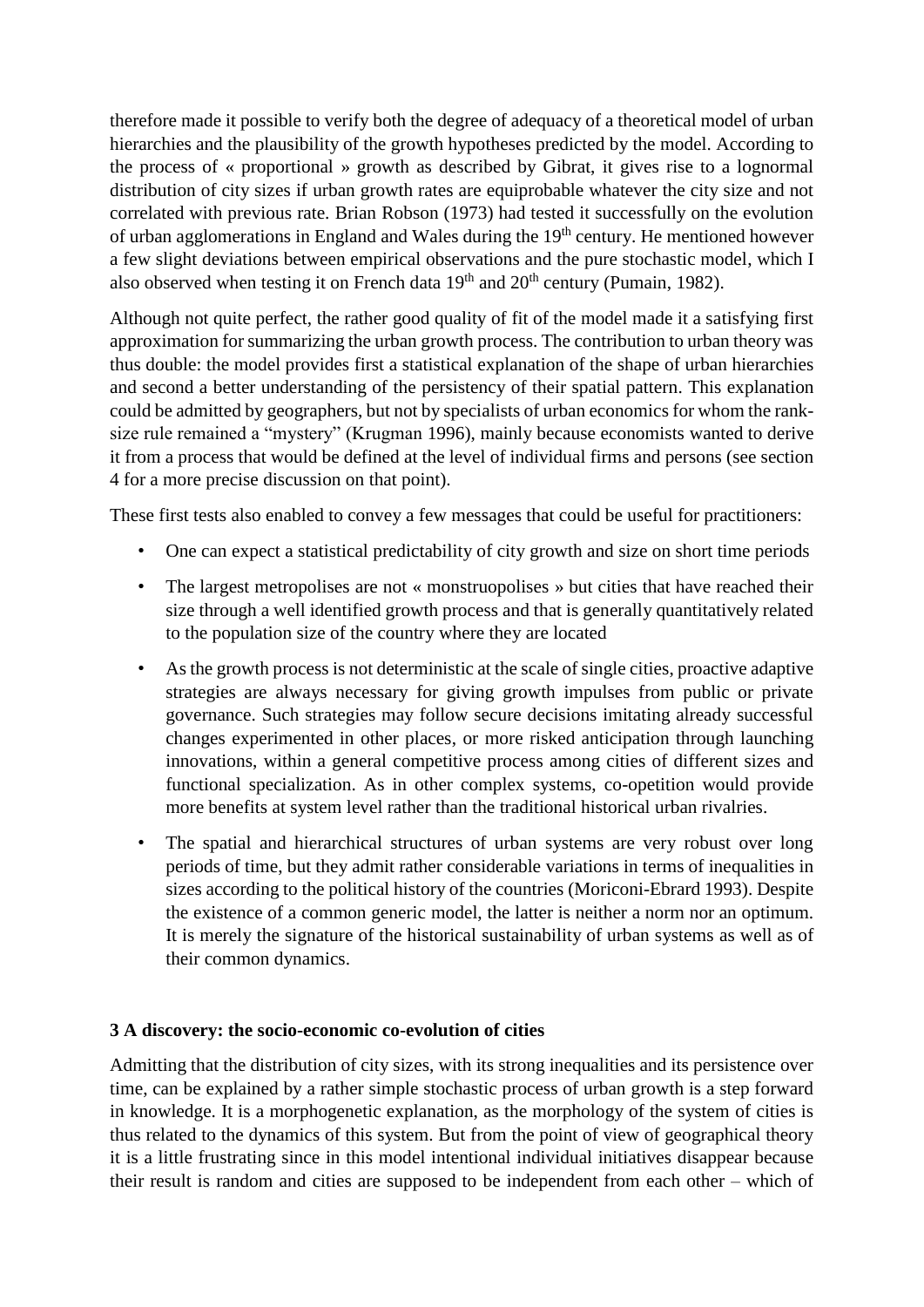course they are not. This also means taking the search for an explanation a step forward: why do cities grow all together in that way? What justifies that all well-connected cities in the same territory have on average the same growth rate over the long term, despite the great fluctuations observed in this growth spatially and over shorter periods of time?

A first idea would be to borrow the demographers' method known as the "components method", insofar as the growth of a population can be described as the sum of a natural balance and a migratory balance. The observation shows that migration makes the largest contribution to differentiating demographic increases among cities, particularly in periods of strong urbanization fuelled by a rural exodus, while the natural balance varies less from one city to another, depending on general demographic behaviour and the age-structured contributions of previous migrations. Geographically, migration conforms to the observations summarized by gravity models, with flows being proportional to the populations of origin and destination and inversely proportional to distance.

Considering this lead to searching for an explanation by investigating how migrations (that represent the attractiveness of cities) are linked to the jobs cities offer to the population. At certain periods, the fastest growing cities, which are the most attractive, are those where jobcreating and income-generating activities are developed. Geographers have a long tradition of classifying cities according to their activities and thus defining urban functions, or functional specializations (Pumain, Saint-Julien 1976). Multivariate analyses provide a synthetic description of the associations and exclusions of activities in cities. Among contemporary cities, the most striking difference separates two major families of cities, those with predominantly industrial bases and those oriented towards services, with a secondary differentiation playing on the more or less recent character of industrial and tertiary specializations. Looking at the relative stability, or slow evolution of that fundamental structure over a few decades, we found a surprising parallelism in the trajectories of individual cities: the qualitative and quantitative changes occurring in the social and economic composition of urban populations were almost the same in all cities (Pumain, Saint-Julien 1978). This incremental and distributed process of socio-economic change contributed to a kind of simple homothetic translation of the former hierarchical and functional structure of the urban system.

Moreover, each major factor that defines this multivariate structure could be related to subsets of activities and skills that were developed at a specific moment of time and had generated waves of marked urban specialization. In the French case the first factor was a reversal of the inequalities created by the first industrial revolution of the  $19<sup>th</sup>$  century (less industrialized cities had now the higher incomes, welcomed more of the new services and had become the most attractive in the second half of  $20<sup>th</sup>$  century), and the second factor ranked the cities according to their ability in having attracted both industrial and service modern activities that were developing during that period (Pumain, Saint-Julien, 1978). Such an interpretation was later confirmed on a further diversity of urban attributes (Paulus 2004) and recognized as providing a good description of the functional disparities of US cities (Paulus and Vacchiani-Marcuzzo, 2016) as well as in South Africa (Vacchiani-Marcuzzo 2016) or even China (Swerts, 2013).

Compared to the simplistic description of urban growth provided by Gibrat's model, several gains in explanation were attained with these results. First, it is not because they are statistically independent entities that cities grow roughly at the same rate, but on the contrary because they share the same kind of transformation of their economic and social profiles, as being part of a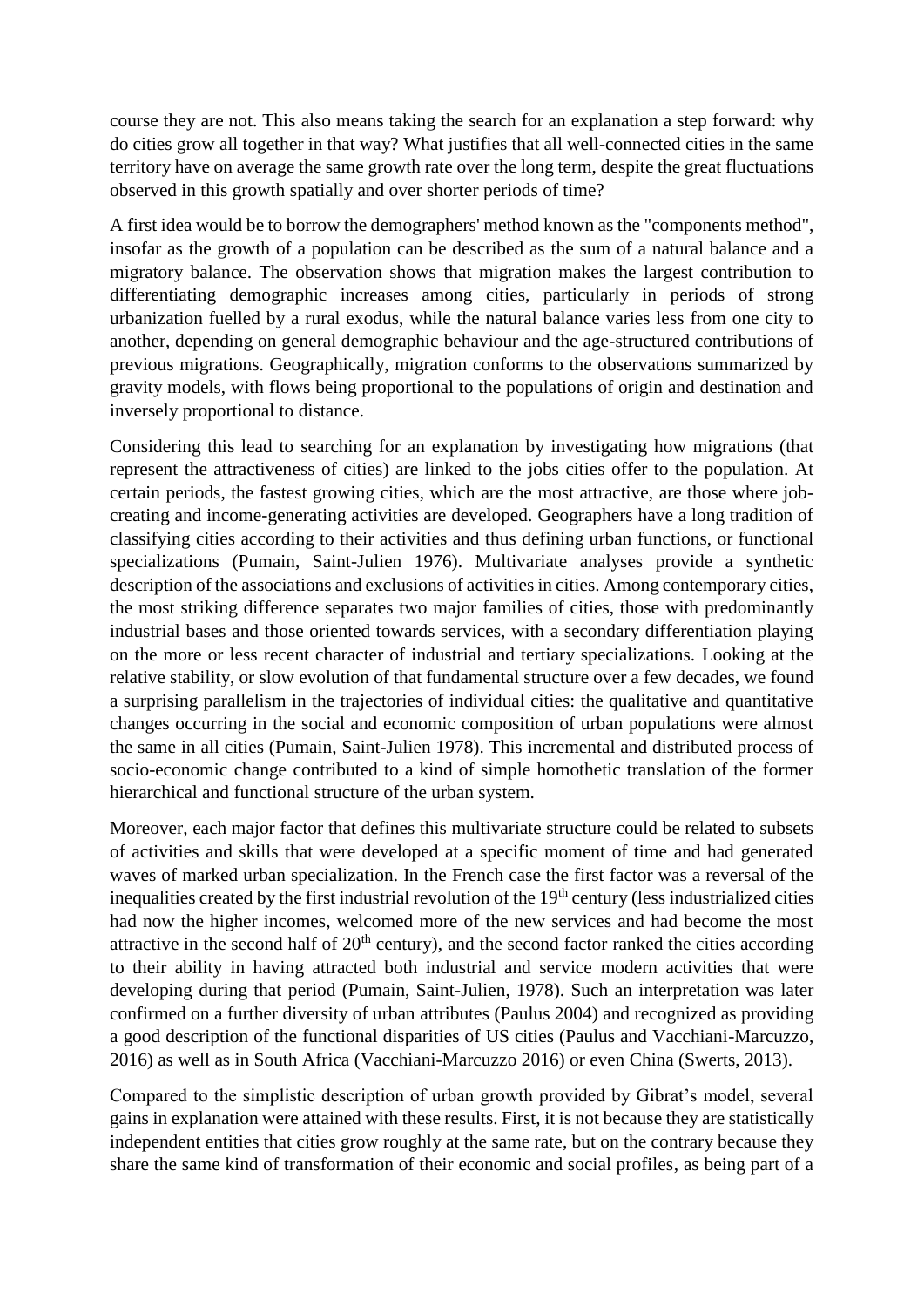territory under common laws and societal regulations and processes. This is likely to happen because of the multiple connections ensuring a rapid communication of information between cities(see section 4). Second, the Gibrat's model when completed by including growth impulses from innovation waves and their hierarchical diffusion within the system of cities (Favaro, Pumain 2011) helps to better understand the recurrent deviations that were observed between empirical data on urban growth and Gibrat's stochastic model, i.e. a slight positive correlation between growth rates and city size (at the beginning of each innovation wave) and a persistency of high or low growth rates in the same cities over some periods of time. This also provides an understanding of the bifurcations in the trajectories of individual cities that are created by the major functional specialization, successively amplifying urban growth then urban decline according to the stage in the corresponding product cycles.

We were able to use that knowledge for developing an interpretation, which is better anchored in geographical urban theory, of the new frame of analysis proposed under the label of "scaling laws" by physicists (Bettencourt et al. 2007). Instead of imagining an urbanization process where largest cities would simply be a replication of smaller ones constrained by universal power laws<sup>1</sup>, we explain the level and observed variations in values of the exponents of urban scaling laws according to the stage of development of the considered urban attributes in the urban system (Pumain et al 2006 and 2009). Exponents of non-linear relationships between an urban attribute and city size are above 1 during the first stage of adoption of innovation in the urban system, when they are captured by and concentrate in the largest cities, and below 1 when they withdraw in smaller towns of cheaper land rents and wages after their stage of wide diffusion all over the system. Over time the exponent values evolve according to this theory (Paulus 2004; Finance and Swerts 2020).

Thus starting from an interpretation of a temporal multivariate analysis, we have made a "discovery" that was later confirmed with a series of different investigations. To summarize that discovery: size inequalities and qualitative socio-economic differences between cities are traces of their co-evolution (which is an interactive adaptation with feedbacks to the innovations they create). Is this a real discovery? Indeed, elements of the theoretical explanation were already there in urban geography, since the theory of hierarchical diffusion of innovations was proposed by the Swedish geographer Torsten Hägerstrand as early as 1952 (and 1967 for an English translation). This is another illustration of the spiral cumulativity of knowledge that characterize social sciences where new interpretations are never entirely new (Pumain, 2009).

## **4 Construction of a multi-level ontology according to an evolutionary theory for urban systems**

The scientific objects of geographer's inquiry are not given but built. Some, however, such as the landscape or even the city, are more than others part of the common experience. As much as the city allows itself to be seen, described and felt by everyone, alongside the recurring exercises of definition and the multiple attempts to harmonize these concepts and their measurements, the higher level of the organization of cities in the territories appears only faintly in the consciousness of the ordinary public. Yet it is at this level that statistical regularities are most frequently observed, and the most similar in all parts of the world.

**.** 

<sup>1</sup> This is not a well-adapted description since systems of cities are not ergodic, see Pumain 2010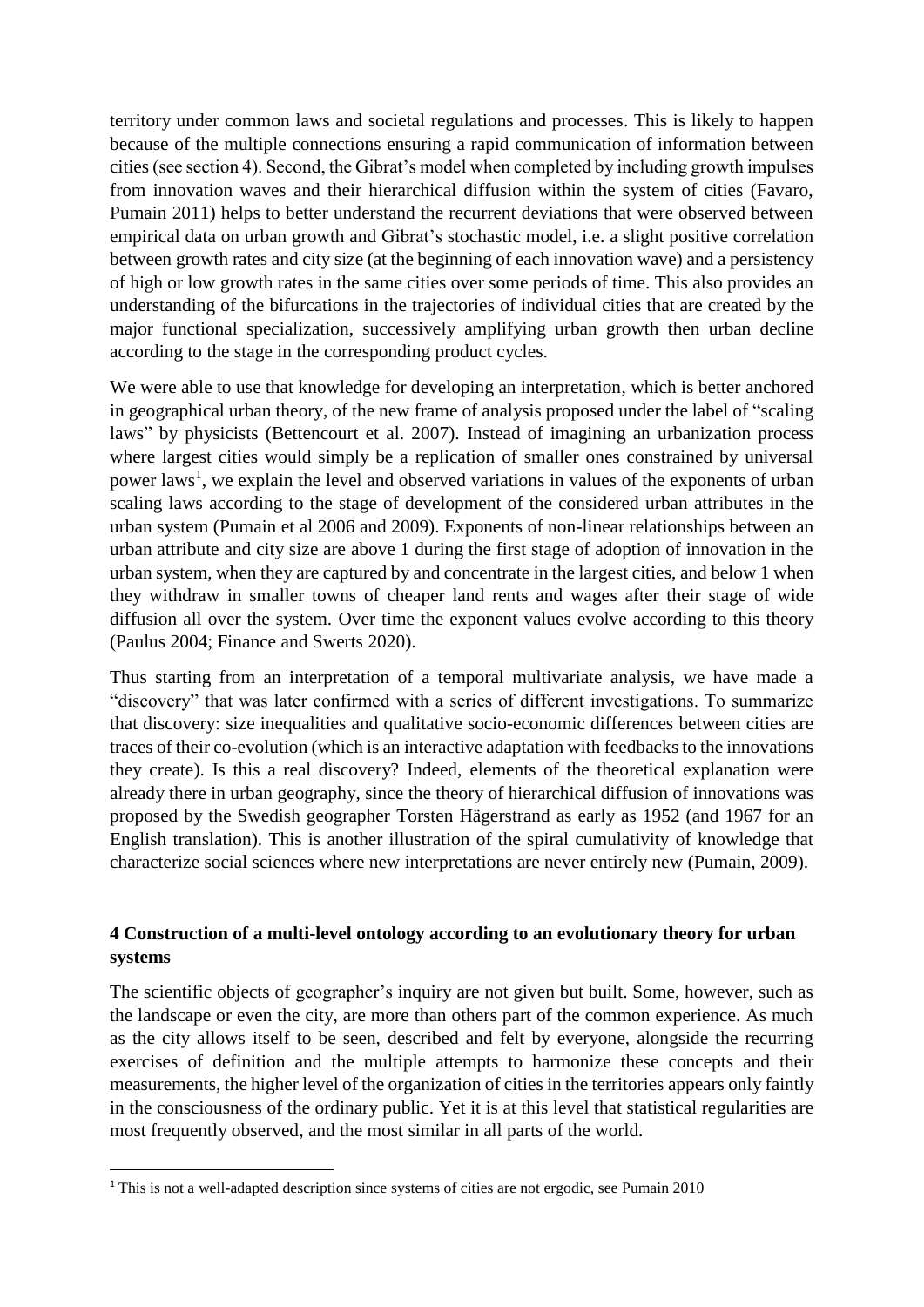Using the vocabulary of complex systems sciences, we can say that observing the cities coevolution leads to the identification of a process of "strong emergence", which brings to light a "new" geographical object identifiable on a meso- or macro geographical scale, that of regional, national and even continental or global territories, which I call "system of cities". The ontology of urban systems characterize three relevant levels for observing urban populations, their activities and artefacts: at micro-level, urban citizens, firms and collective institutions have each specific attributes. The interactions between these diverse stakeholders over time lead to a first strong emergence of the object called "the city". A city has collective emerging properties that cannot belong to any individual of the lower level (such as the urban morphology, the centrality, the urban functions or a qualitative "ambiance"). At a higher geographical level, all kind of interactions between cities (either concrete as transfers of goods, persons and investments, or immaterial as exchanges of information between their variety of economic, cultural and political actors) generate over time interdependencies in cities' socio-economic evolution. The major emerging properties at that level are the regular hierarchical distribution of city sizes and the functional diversity of cities as well as their spatial organization. These properties are universal and characterize systems of cities all over the world.

It is clear here that this is not a "discovery", but an "invention" in the social sense, a construction according to the epistemological vocabulary. It is part of a spiral process of construction of knowledge (Pumain 2009) because it revisits the more static concept of the "general system of cities" described by the Saint-Simonian engineer Jean Reynaud as early as 1841, that was formalized under the headline "theory of central places" based on hypotheses about the economic behavior of consumers and service entrepreneurs by Walter Christaller (1933), many times documented in regional monographs under the expression "urban network" in the 1960s by French geographers who were disciples of George Chabot or Pierre George, considered in urban geography textbooks by Jacqueline Beaujeu-Garnier and Philippe Pinchemel (1963) and transferred to common representations in French spatial planning to define the policies of "métropoles d'équilibre" in the 1960s or "villes moyennes" in the 1980s. In the USA, the geographer Brian Berry coined the famous sentence "cities as systems within systems of cities" in 1964 and Alan Pred made historical analyses of innovation diffusion and growth in systems of cities (1973), he also scrutinized the evolution of variegated urban interactions in developed countries (Pred 1977).

What is new in the evolutionary theory of cities that I developed in (Pumain 1997) is in rooting these former insights within the theories of self-organizing complex systems. Urban systems are conceptualized as adaptive complex systems organized since long for sharing information, diffusing innovations, reducing uncertainties of local environments by making benefits from distant complementary resources. Cities and the systems they build through their interactions are socio-economic adapters in a rather continuous process of territorial competition. I suggested that the common features in the evolution of systems of cities have similitudes with the dynamics of other kinds of systems where an "order" at higher level is created through "fluctuations" at a lower level. To understand the compatibility of the "disorderly", "random" fluctuations of urban growth (this does not mean that these actions are irrational or inexplicable, but that they are impossible to describe in detail, for each element simultaneously, in the whole system defined at the higher observation level) with the persistence of the structure of that system, to reconcile the rapid dynamics of the micro level with the slow dynamics of the macro level, the self-organization theories propose mathematical models that we have experimented. These models represent by non-linear differential equations the temporal evolution of the state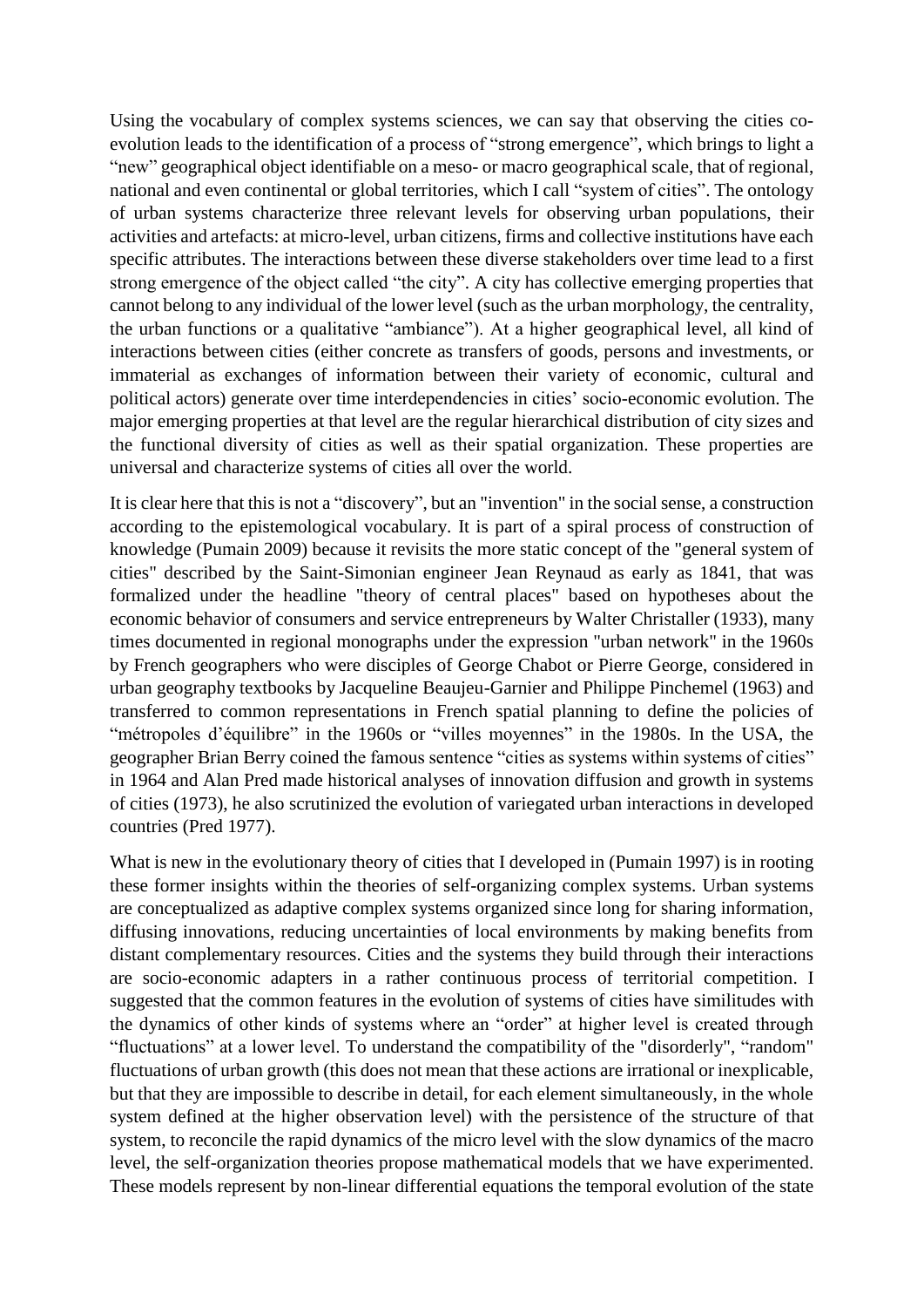variables that define the macroscopic structure of the system, the microscopic interactions being represented by mathematical functions or by parameters. From this perspective, we lose the notions of uniqueness and non-reproducibility attached to historical objects, but we take into account the irreversibility of their particular trajectory. It is accepted that processes can be formalized, that geographical objects can have a "banal dynamics" in a historical trend that remains irreversible" (Pumain, 1998, p.364).

But the evolution of the social objects is not limited to that universal dynamics, significant differences do exist in the parameters that characterize the national or continental urban hierarchies. These have to be explained by the path-dependency that maintains over very long periods of time (it may be centuries!) their distinctive features according to the major historical circumstances that created them, such as the date and type of establishment of settlement systems ("Old" or "New" world), the type of territorial governance that shaped them (centralized or not), the steps of their development or the way they became inserted in the colonial empires and phases of globalization (Bretagnolle et al. 2007 and 2009). It seems that the current globalization of the economy, society, culture… generates ever growing interdependencies between cities all over the world and amplifies their co-evolution, consolidating the genericity of the concept of system of cities.

#### **5 Dynamic modelling: from reconstructing urban trajectories to testing the theory**

The principles of the evolutionary theory were translated into a series of dynamics models because we think that reconstructing past urban trajectories within their historical and geographical context is a first necessary step for testing the relevance of our theoretical explanation. It is also a condition for ensuring the quality of projections estimating future relative positions of cities within inter-urban competition, thus for adjusting intelligent urban policies. Many experiments were tempted, including at first mathematical models of systems of non-linear equations and then computational models of multi-agents systems (see Pumain & Sanders 2013 for a review).

Despite the heuristic interest of self-organization theories and associated mathematical models, the practical application of such models in geography is proving difficult (Lombardo et al. 1988; Pumain et al.1989; Sanders, 1992). The models we had borrowed to the team around Prigogine in Brussels (Allen, Sanglier 1979) and around Haken in Stuttgart (Weidlich, Haag 1988) have taught us much about a variety of calibration strategies in the presence of non-linear interactions that were often causing too many bifurcations. But major limitations in their application were due to the lack of flexibility of systems of non-linear equations to represent spatial interactions. We have therefore fairly quickly resorted to multi-agent simulation models that allow an explicit reconstruction of these interactions, which are supposed to generate by their repeated operations the differentiated dynamics that characterize systems of cities (Sanders 2013). With the help of computer scientists, we thus designed the SIMPOP series of models that was conceived to explain the hierarchical differentiation of city sizes and their functional geodiversity. The implemented mechanisms between "agents" (i.e. collective agents that represent individual cities) are mainly: a proactive and selective propagation of innovations waves generated by interurban competition and emulation; a market exchange between urban functions; a hierarchical selection (top down and bottom up); the appearance of new urban functions (exogenous in first models); an expanding range of interurban interaction (as a result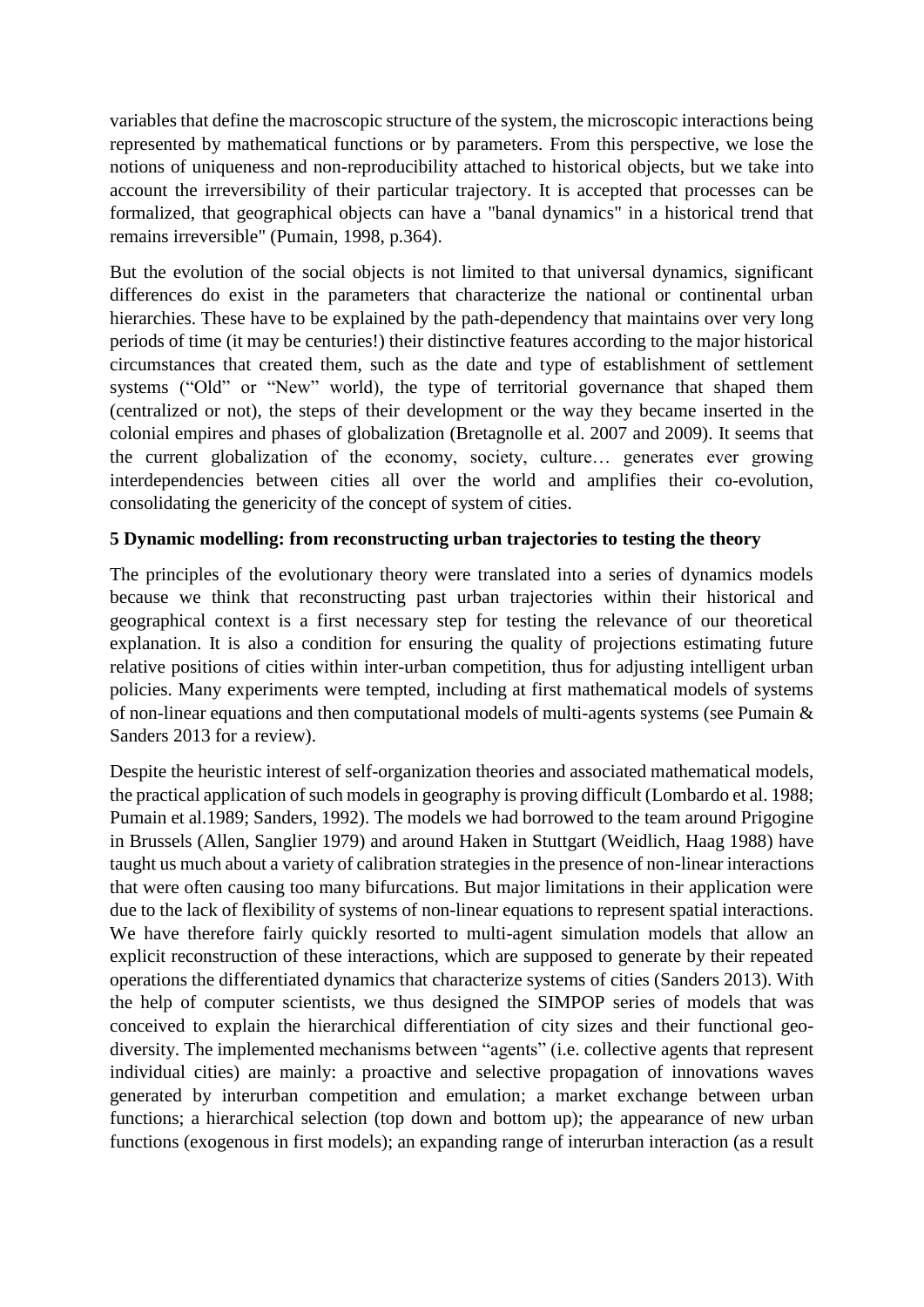of space time contraction); path dependence according to the territorial boundaries that constrain urban interaction.

The first application of such a multi-agent system in geography (Bura et al. 1996) on a fictitious settlement system whose properties were inspired by the evolution of cities in the Rhône valley over 2000 years led to the following main results: an urban hierarchy cannot emerge if there are no spatial interactions; the emergence of a polycentric hierarchized system of cities can occur under a stochastic process of inter-urban exchanges even if starting from homogeneous initial conditions; but a renewed innovation flow is necessary for maintaining the structural properties of the system of cities over time. Such first applications were limited by the capacity of computing systems (our first model was restricted to deal with 400 settlements only and calibration was considered as satisfying after some 100 simulations), fortunately the computing speed and capacity have considerably increased since these pioneer times, only twenty five years ago!

A second SIMPOP model, built by another computer scientist, Benoît Glisse, enabled to inform some of the processes that generate the diversity of systems of cities, based on a comparison between Europe and the United States (Bretagnolle et al., 2010). A first version of the model, adjusted to the evolution of European cities over four centuries, had to undergo significant qualitative changes in order to be able to account for the evolution of American cities over three centuries: a system of "New World" cities was thus identified in its broad outlines, based on the necessary transformation of the rules of the multi-agent model representing the interactions between cities. It forced in particular to introduce the notion of a "pioneer front" for simulating the colonization of a territory by cities and their dependence on an external demand - that of the metropolis - to ensure the development of the system, in accordance with the dynamics revealed by the calibration on empirical data.

The results of experiments with this model also provided further advances in explaining the evolution of systems of cities, proving the importance of urban networks in generating more urban growth. Actually, until nowadays, the observed historical major dynamic trend leads to an increasing hierarchisation: the inequalities in city sizes are becoming larger than those that would be predicted with Gibrat's model, contradicting the theories predicting counterurbanization (Berry, 1976). A discovery that "global cities may exist since the Middle Age" has also been identified since the cities that are at the head of urban hierarchies always expand a significant part of their interactions beyond the boundaries of their own system (Bretagnolle, Pumain, 2010). We have verified in further studies including as well the BRICS countries that "metropolisation" and "simplification from below of urban hierarchies" (leading to "shrinking cities") are common dynamics trends observed in several systems of cities in the world (Pumain et al. 2015).

But it is from a much closer and more continuous collaboration between computer scientists and geographers that a qualitatively very important step forward was taken. Indeed, a major problem with multi-agent simulations was that of their validation, since the uniqueness of the solutions reached during their calibration, whether based on empirical data or theoretical hypotheses, cannot easily be guaranteed. The development of the OpenMOLE simulation platform allows the integration of sophisticated model validation processes, including genetic algorithms and access to parallel grid computing. We have been able to acquire more certainty in the quality of parameter estimation for a generic model, SimpopLocal (Schmitt 2014)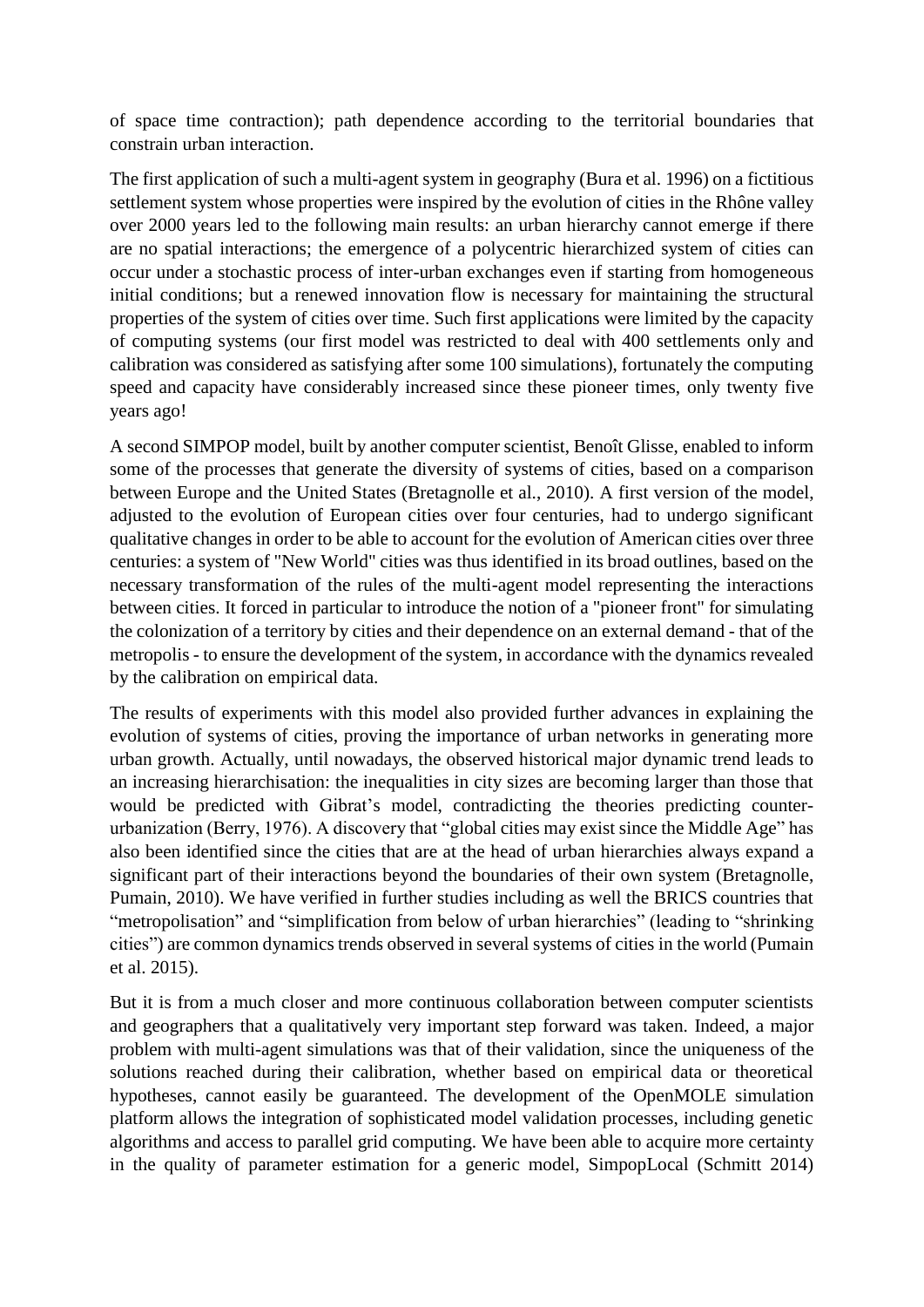dedicated to the emergence of cities during some 4000 thousand years after Neolithic with the help of the SimProcess platform developed by Sébastien Rey-Coyrehourcq (2015). Compared to the few hundred simulations that were available when estimating with trial and error "by hand" methods in the former experiments with Simpop models, it was possible to develop an almost exhaustive exploration of the space of parameters, through some 500 million replications of the same model (Schmitt et al., 2015). The theoretical hypotheses thus tested and assumed to lead to the emergence of a system of cities based on interactions propagating innovations between population centers could be considered not only as sufficient, but also as necessary to reconstruct an urban hierarchy and a right diversity of urban trajectories. A new procedure for the rigorous exploration of the behaviors of a model called "calibration profile" was developed for that precise purpose (Reuillon et al., 2015).

Such an outcome is important for the humanities and social sciences because it opens the door to providing proof when answering questions about complex social processes. A first step had been taken by the adoption of multi-agent models, allowing more flexible and diverse formulations than mathematical equations to represent part of these processes. However, the number of possible replicas of the simulations often remained too limited and the values estimated by calibration still too uncertain to constitute a sufficient validation of the assumptions introduced into the model. Even if the ambition of these models is never to produce an exact numerical result or one that would totally optimize only one aspect of the problem, we now have powerful exploration methods that describe all the dynamic behaviors of a model, that produce satisfactory process trade-offs leading to plausible solutions, and that detect whether the contributions of certain processes and parameters to these dynamics are truly effective or not. It seems to us that an important step has been taken in advancing modelling in the social sciences and humanities towards scientific accuracy and reproducibility.

The research program GeoDiverCity<sup>2</sup> also paved the way for developing a new method of building simulation models aiming at taking into account not only the general urban dynamics for reconstructing common stylized facts but as well the major historical features that distinguish regions of the world. The MARIUS model designed by Clementine Cottineau and Paul Chapron with the help of the OpenMOLE simulation platform was designed to reconstruct the trajectories of cities within the boundaries of the territorial system of the former USSR (Cottineau 2014). In parallel the authors invented an incremental method for model building: from a hierarchy of factors explaining the differential urban growth that was revealed by statistical analysis of the observed trajectories of individual cities. They implemented first the simplest and more generic model of urban growth (i.e. a Gibrat's stochastic model without spatial interaction) then introduced more sophisticated mechanism of constraints on urban growth as well as some specific environmental conditions (Cottineau *et al*. 2015). At each step the computed deviation between expected shape of urban hierarchy and typology of urban trajectories and the computed ones helped to measure the retro-predictive capability of the model. For instance in that case it was important to introduce not only resource location for generating functional specialization but as well the political decision of large investments in these urban areas. A new geographical modelling is thus proposed, which operates at different levels of precision, according to an adjustable focus evaluating the degree of specificity of a

**<sup>.</sup>** <sup>2</sup> ERC advanced grant GeoDiverCity 2011-2016 (PI Denise Pumain)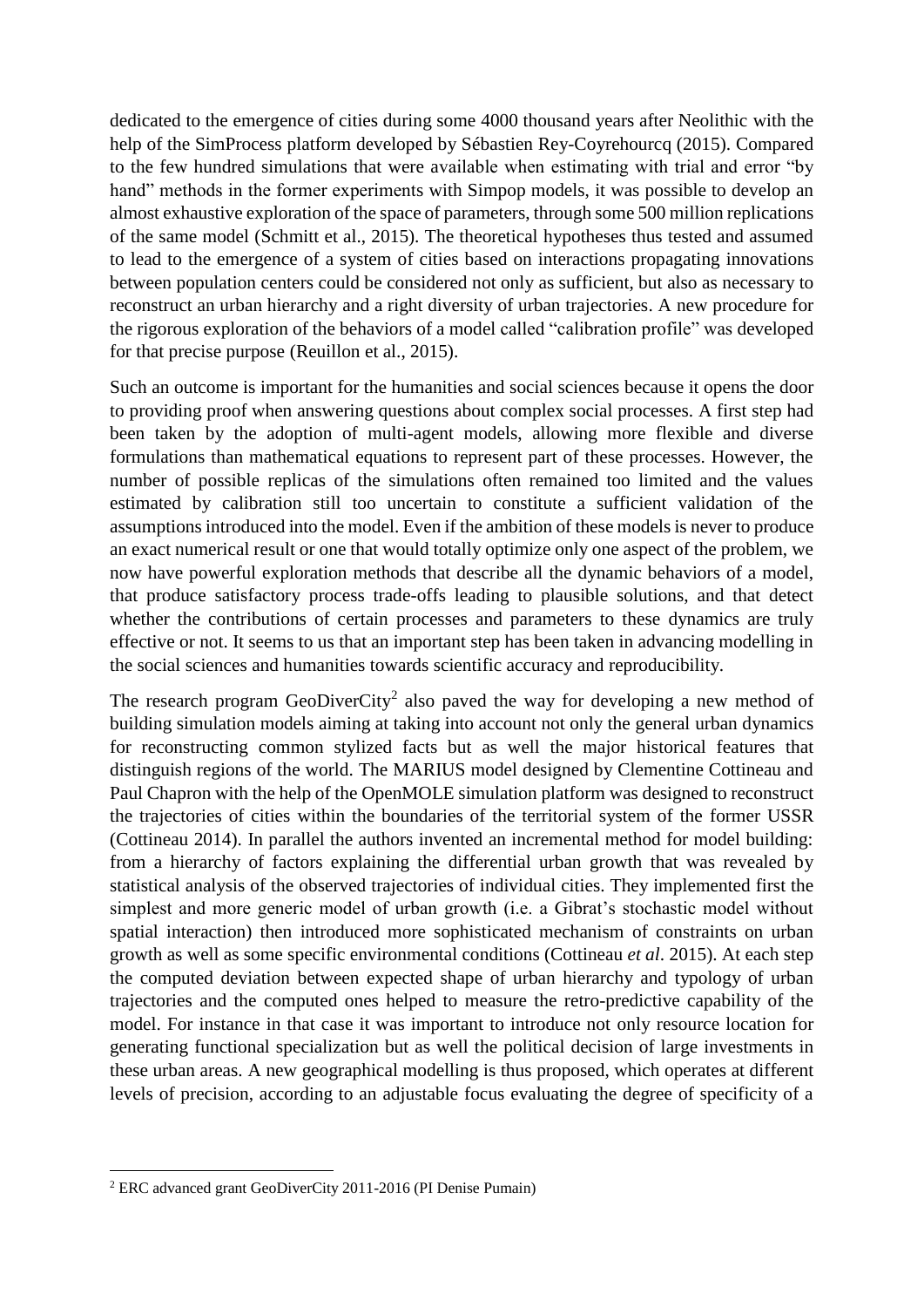particular evolution in a generic dynamic, for a given granularity of description (Cottineau et al., 2015).

#### **6 Conclusion: which future for urban systems?**

This paper has traced an intellectual path for the construction of a theory of the evolution of cities interacting as a system, based on empirical observation in various regions of the world and on mathematical and computational formalizations. The question is posed from a geographical point of view, which is interested in taking into account both general dynamics and regional specificities. The important regularities highlighted at the macro-geographical level of systems of cities and the very many previous works that discuss them explain why the theory has been able to be built up in a few decades to lead to generic formulations and transposable models, in what I have called an evolutionary theory of systems of cities. Indeed, since the main function developed by cities is to connect distant territories in order to exploit, share and develop their resources, the world's cities have always been constituted as systems of cities whose evolutions have become increasingly interdependent. The transformations of individual cities can be better understood in terms of co-evolution.

It seems to me that the evolution of cities can be summed up in three main regimes since their appearance some 8,000 years ago. The emergence regime, which lasted from 4 to 6,000 years, is characterized by the networking of cities that weave together a wide variety of interactions, but also by the difficult resilience of most cities, due to environmental hazards or predations or conflicts that lead to the periodic destruction or even disappearance of many of them. Even if the disparities in growth now associated with inequalities in demographic regimes and economic development remain extremely wide and fluctuating, total disappearances of cities have become very rare after 1500 and a process of co-evolution is beginning or being confirmed since at least a few centuries depending on the regions of the world observed. A second evolutionary regime characterizes thus the last two centuries, fueled by the industrial revolution and the demographic transition. It has allowed the development, without apparent constraint, of a world system of cities (about 60,000 urban agglomerations now have more than 10,000 inhabitants and concentrate half of the world population) which now link all territories and which has become considerably hierarchical (more than 50 agglomerations today are larger than 10 million inhabitants). Even if sub-systems still function largely on the basis of proximity, the concentration of populations and the multiplication of connections contribute to this global expansion of the system of cities. But the venue of a third regime is imminent in this dynamics, for two reasons: on the one hand, the increasing scarcity of planetary resources is becoming more and more a constraint that could hinder the further expansion of the system, on the other hand, the slowdown in foreseeable demographic expansion in the long term may call into question the dynamics of growth, concentration and hierarchization that has so far prevailed in the historical evolution observed. The ecological transition required to mitigate the Anthropocene's climate change appears as an "innovation" that the existing system of cities can help to achieve adopting, by transmitting top-down intergovernmental incentives and regulations, and bottom-up by disseminating inventions and initiatives carried out locally for these remediation. The urban future remains uncertain, but not necessarily catastrophic.

On the research side, it is important to continue model-building experiments with the successful methods that continue to develop. The major progress, apart from the possibility of validating hypotheses, is also due to the reproducibility of these experiments which the new methods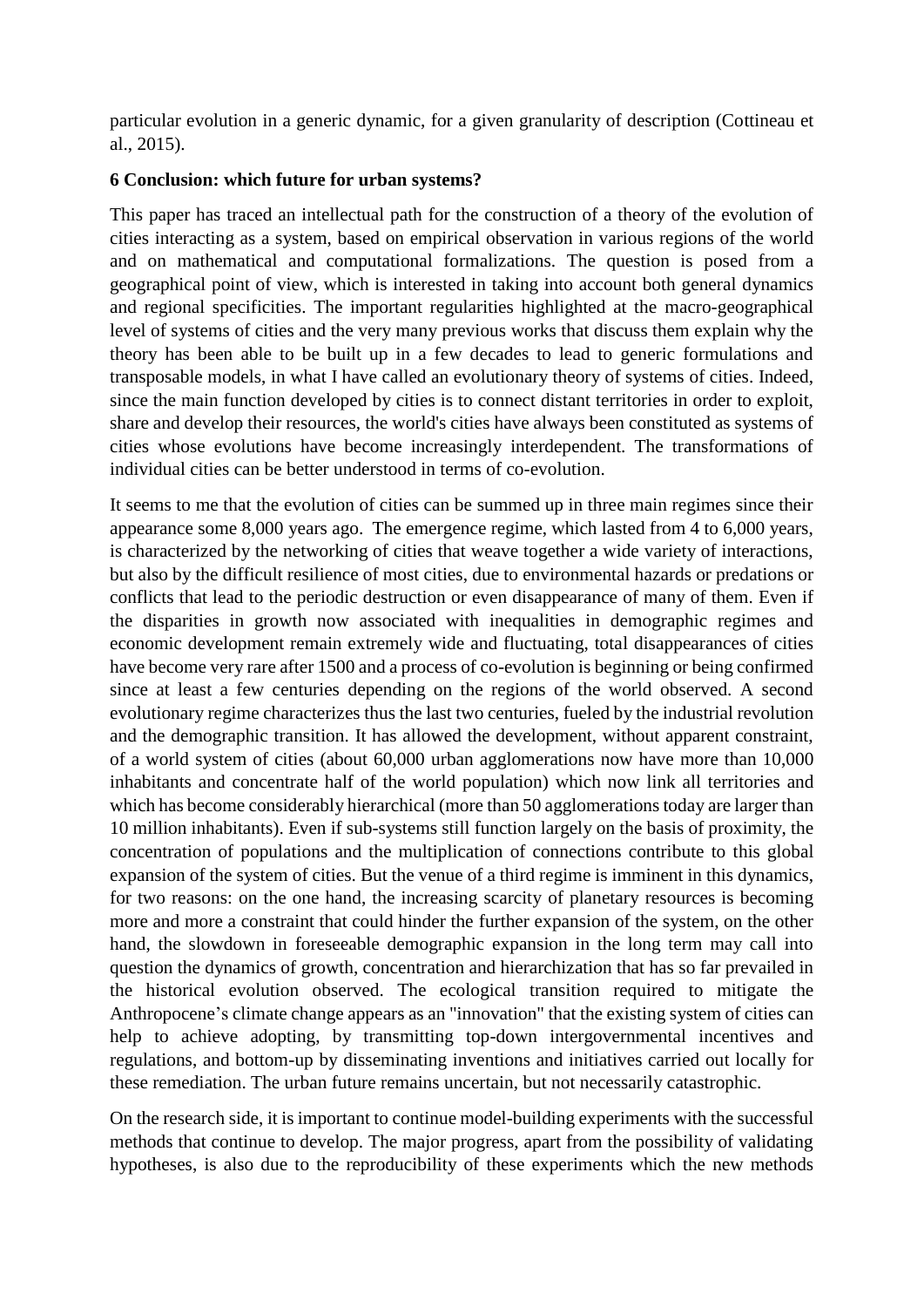favor, even for very complex models. Another possible source of innovation comes from the appearance of massive data on interactions between cities observed at micro scale. Most of the simulation models we have developed had to first estimate the interactions between cities in the most plausible way by inferring them from statistical and geographic models, since they could not be observed directly (Pumain 2008). The knowledge of capital movements between firms and foreign investments located in cities were already quite exceptional (Rozenblat 2018; Finance 2016). We can now hope to have better estimates of social exchanges based on direct observation of communications between people, even if this information is not always accessible and only partially provides information on the behavior of urban actors. Whether testing theoretical hypotheses or providing decision support for cities, the combination of sound empirical data and effective modelling methods is still needed to better understand the dynamics of systems of cities.

Acknowledgment: Partially translated with www.DeepL.com/Translator (free version)

#### **Références**

Allen P, Sanglier M, 1979, "A dynamic model of growth in a central place system" *Geographical Analysis.* 2 256-272

Berry B.J.L., 1964, Cities as Systems within Systems of Cities 1964, *Papers in Regional Science*, 13(1) 147–163.

Berry, B. J. L. 1976. *Urbanization and counter-urbanization* (Vol. 11). Sage Publications, Incorporated.

Bettencourt, L. M., Lobo, J., Helbing, D., Kühnert, C., & West, G. B. (2007). Growth, innovation, scaling, and the pace of life in cities. *PNAS - Proceedings of the national academy of sciences*, *104*(17), 7301-7306.

Bourne L. 1975 *Urban Systems: Strategies for Regulation. A Comparison of Policies in Britain, Sweden, Australia and Canada*. London, Oxford University Press.

Bretagnolle A., Pumain D., Vacchiani-Marcuzzo C., 2007, Les formes des systèmes de villes dans le monde, in Mattéi M.-F., Pumain D. (dir) : *Données urbaines,* 5, 301-314.

Bretagnolle A., Pumain D., Vacchiani-Marcuzzo C., 2009, The Organization of Urban Systems, in : D. Lane, D. Pumain, S. Van der Leeuw, G. West (eds.), *Complexity perspectives on innovation and social change*, ISCOM, Springer, Methodos Series, Berlin, 197-220.

Bretagnolle A., Pumain D. 2010, Simulating urban networks through multiscalar space-time dynamics (Europe and United States, 17th -20th centuries), *Urban Studies,* 47, 13, 2819-2839.

Bura S. Guérin-Pace F. Mathian H. Pumain D. Sanders L. 1996, Multi-agent systems and the dynamics of a settlement system. *Geographical Analysis*, 2, 161-178.

Christaller,W. 1933. *Die Zentralen Orte in Süddeutschland*. Jena, Fischer.

Cottineau, C. (2014). L'évolution des villes dans l'espace postsoviétique. Observation et modélisations. Thèse de Doctorat, Université Paris 1 Panthéon-Sorbonne, Paris.

Cottineau C., Chapron P., Reuillon R., 2015, Growing models from the bottom up. An evaluation-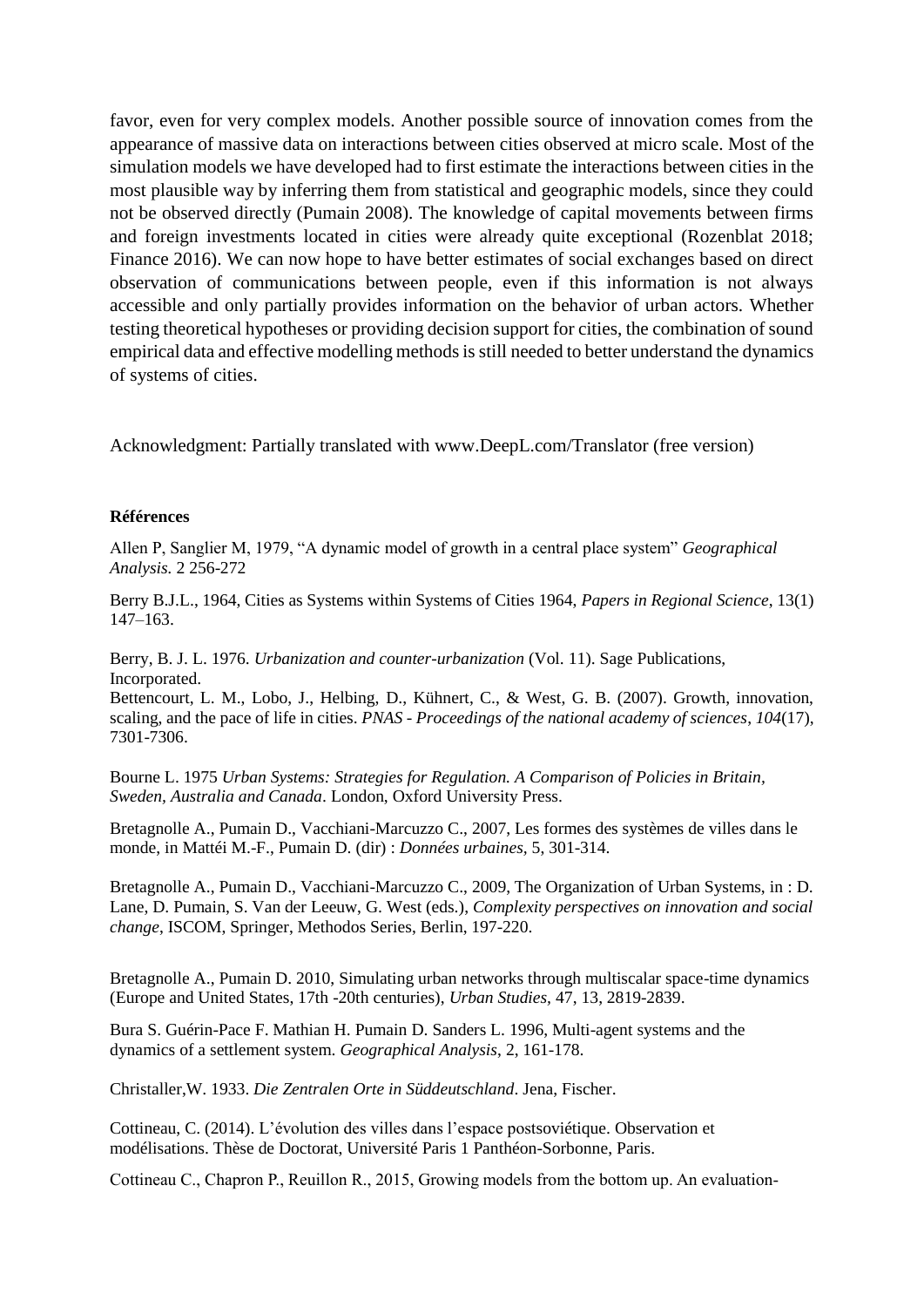based incremental modelling method (EBIMM) applied to the simulation of systems of cities, *Journal of Artificial Societies and Social Simulation (JASSS),* 18(4), 1–9.

Favaro J.-M. Pumain D. 2011, Gibrat Revisited: An Urban Growth Model including Spatial Interaction and Innovation Cycles. *Geographical Analysis*, 43, 3, 261-286.

Finance O. 2016, *Les villes françaises investies par les firmes transnationales étrangères: des réseaux d'entreprises aux établissements localisés.* Thèse de Doctorat, Université Paris 1 Panthéon-Sorbonne, Paris.

Finance O. Swerts E. 2020, Scaling laws in urban geography. Linkages with urban theories, challenges and limitations, in Pumain D. (ed.) *Theories and Models of Urbanisation*. Springer, Lecture Notes in Morphogenesis, 67-96.

Gibrat R. 1931, *Les inégalités économiques*. Paris, Sirey.

Hägerstrand T. 1967. *Innovation Diffusion as a Spatial Process.* Chicago, University of Chicago Press.

Krugman, P., 1996 Confronting the Urban Mystery. *Journal of the Japanese and International Economies,* X, 399–418.

Lombardo S, Pumain D, Rabino G, Saint-Julien T, Sanders L 1988, Comparing urban dynamics models:the unexpected differences in two similar models. *Sistemi Urbani* 2, 213-228.

Paulus, F. 2004. Coévolution dans les systèmes de villes : croissance et spécialisation des aires urbaines françaises de 1950 à 2000. Thèse de Doctorat, Université Paris 1 Panthéon-Sorbonne, Paris.

Paulus F., & Vacchiani-Marcuzzo C. 2016, Knowledge industry and competitiveness: Economic trajectories of French urban areas (1962-2008) in Cusinato A., Philippopoulos-Mihalopoulos A. *Knowledge-creating Milieus in Europe: Firm Cities, Territories*. Springer, pp. 157-170.

Pinchemel P. Carrière F. 1963. *Le fait urbain en France*. Paris, A. Colin.

Pred A. 1973, *Urban growth and the circulation of information : the United States system of cities, 1790-1840*. Cambridge (Mass.), Harvard University Press.

Pred A. 1977, *City systems in advanced societies*. London, Hutchison.

Pumain D. 1982, *La dynamique des villes*. Paris, Economica, 231 p.

Pumain D. 1997, Vers une théorie évolutive des villes. *L'Espace Géographique*, 2, 119-134.

Pumain D. 1998, Les modèles d'auto-organisation et le changement urbain*. Cahiers de Géographie de Québec*, 117, 349-366.

Pumain D. 2004, *Scaling laws and urban systems*. Santa Fe Institute, Working Paper n°04-02-002, 26 p.

Pumain D. 2008: The Socio-Spatial Dynamics of Systems of Cities and Innovation Processes: a Multi-Level Model in Albeverio S., Andrey D., Giordano P., Vancheri A. (Eds.) *The Dynamics of Complex Urban Systems. An Interdisciplinary Approach*. Heidelberg, Physica Verlag, 373-389.

Pumain D. 2009, L'espace, médium d'une construction spiralaire de la géographie, entre société et environnement, in Walliser B. (ed), *La cumulativité des connaissances en sciences sociales.* Paris, EHESS, collection Enquêtes, 163-197.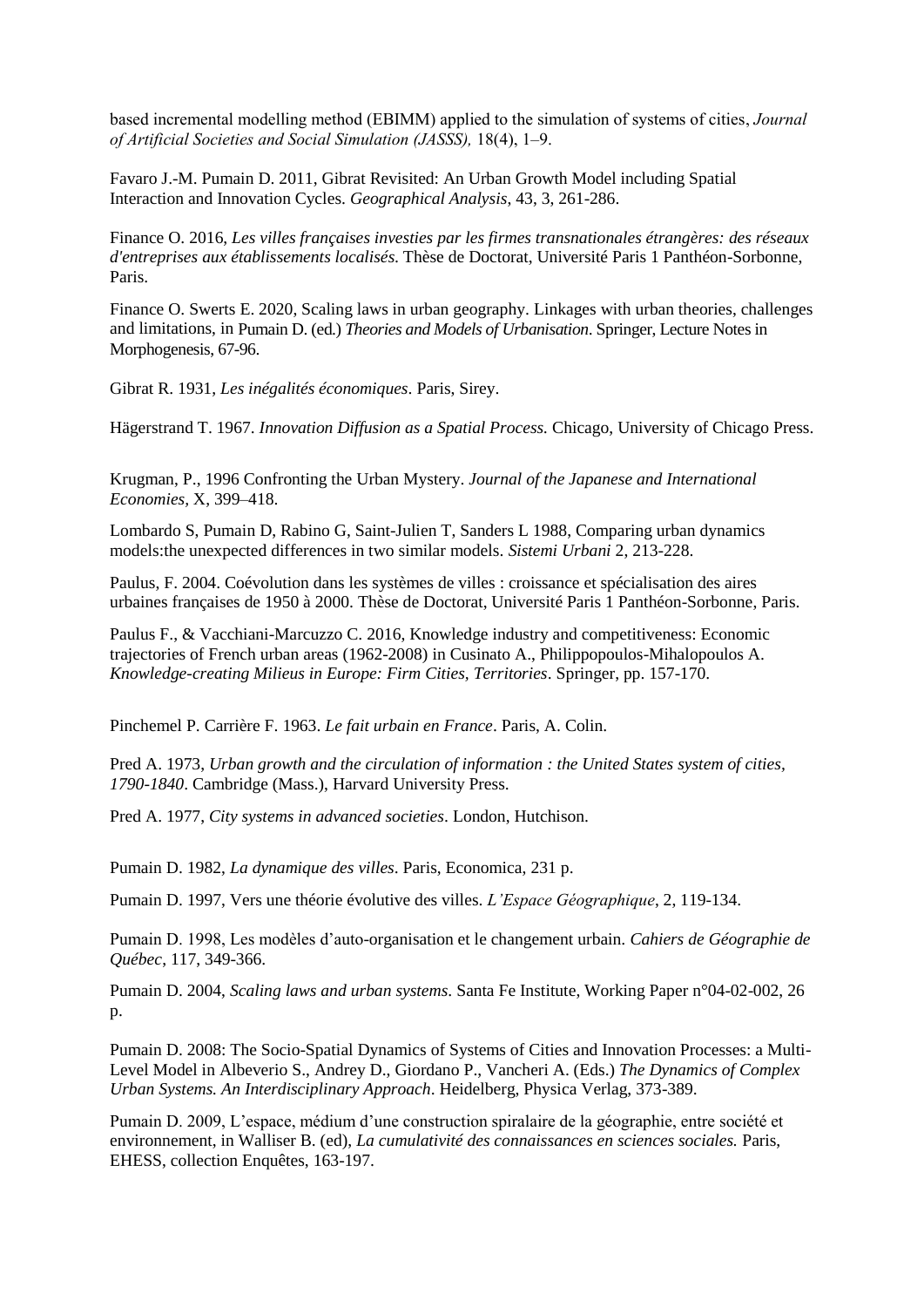Pumain D. 2012, Une théorie géographique pour la loi de Zipf. *Régions et Développement*, 36, 33-57.

Pumain D. 2018, An evolutionary theory of urban systems, in Rozenblat C. Pumain D. Velasquez E. 2018, *International and Transnational Perspectives on Urban Systems.* Springer Nature, Advances in Geographical and Environmental Sciences, 3-18.

Pumain D. Saint-Julien T., 1978, *Les dimensions du changement urbain*. Paris, CNRS, 202 p

Pumain, D., Paulus, F., Vacchiani-Marcuzzo, C., & Lobo, J. (2006). An evolutionary theory for interpreting urban scaling laws. *Cybergeo: European Journal of Geography*, 343.

Pumain, D., Paulus, F., & Vacchiani-Marcuzzo, C. (2009). Innovation Cycles and Urban Dynamics. In: Lane, D., Pumain, D., van der Leeuw, S., & West GB. (eds). Complexity perspective in innovation and social change, Methodos series, Dordrecht: Springer, 237-260.

Pumain D. 2010, Dynamique des entités géographiques et lois d'échelle dans les systèmes complexes : la question de l'ergodicité. *Mathématiques et Sciences Humaines*, 191, 3, 51-63.

Pumain D. Sanders L. 2013, Theoretical principles in inter-urban simulation models: a comparison. *Environment and Planning A*, 45, 2243-2260.

Pumain D., Swerts E., Cottineau C. Vacchiani-Marcuzzo C., Ignazzi A., Bretagnolle A., Delisle F., Cura R., Lizzi L, Baffi S. 2015 : Multi-level comparison of large urban systems. *Cybergeo, European Journal of Geography*, 706.

Pumain D. Reuillon R. 2017, *Urban Dynamics and Simulation Models*. Springer, International. Lecture Notes in Morphogenesis, 123 p., DOI 10.1007/978-3-319-46497-8\_3.

Reuillon, R., Schmitt, C., De Aldama, R., and Mouret, J. B. (2015). A new method to evaluate simulation models: the calibration profile (CP) algorithm. *Journal of Artificial Societies and Social Simulation*, 18(1), 12.

Rey-Coyrehourcq, S. (2015). *Une plateforme intégrée pour la construction et l'évaluation de modèles de simulation en géographie.* Doctoral dissertation, Paris 1-Panthéon-Sorbonne.

Reynaud J., 1841, « Villes », *Encyclopédie nouvelle*, t. VIII, Gosselin, 670-687.

Robson B. T., 1973, *Urban growth, an approach.* Methuen, London.

Rozenblat, C. 2018. Urban Systems Between National and Global: Recent Reconfiguration Through Transnational Networks in Rozenblat C. Pumain D. Velasquez E. (eds) *International and Transnational Perspectives on Urban Systems*, Springer, Singapore, 19-49.

Sanders, L. (1992). *Système de villes et synergétique*. Anthropos, Paris.

Sanders, L. 2013, Trois décennies de modélisation des systèmes de villes: sources d'inspiration, concepts, formalisations. *Revue d'Économie Régionale and Urbaine*, 5, 833–856.

Sanders L.**,** Favaro J.-M.**,** Mathian H.**,** Pumain D., Glisse B., 2007, Intelligence artificielle et agents collectifs : le modèle EUROSIM, *Cybergeo : European Journal of Geography*, Dossiers, 392.

Schmitt, C. 2014, Modélisation de la dynamique des systèmes de peuplement: de SimpopLocal à SimpopNet. PhD thesis, Université Paris I-Panthéon-Sorbonne, Paris.